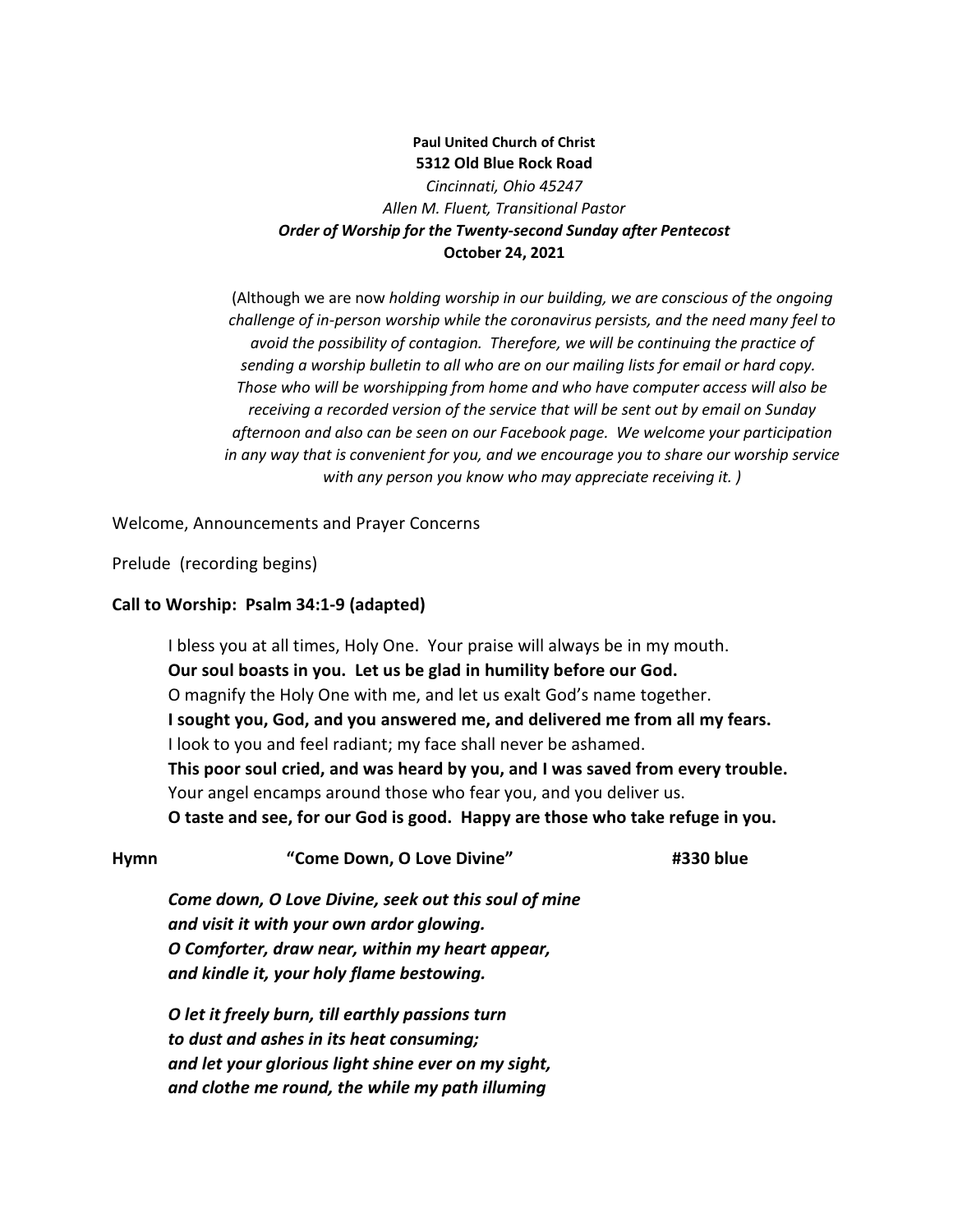*And so the yearning strong with which the soul will long shall far out-pass the power of human telling; for none can guess God's grace, till love creates a place wherein the Holy Spirit makes a dwelling.* 

#### **Morning Prayer**

**Holiness beyond our dreams, we imagine you, yet know you are more deeply imbedded within our world than we can ever know. You are the sympathy and compassion that understands our deepest need. You bring light to our darkest hour and vision to our puzzled blindness. And yet, you are reflected in human love, and known to us as we experience the fellowship of those who live by your holy way. Open our eyes to you, as we sing about the Truth made known to us by grace. Amen.**

| *Hymn | "Open My Eyes That I May See" | #480 |
|-------|-------------------------------|------|
|-------|-------------------------------|------|

*Open my eyes, that I may see glimpses of truth you have for me; place in my hands the wonderful key that shall unlock and set me free. Silently now, on bended knee, ready I wait your will to see; open my eyes, illumine me, Spirit divine!*

*Open my ears, that I may hear voices of truth you send so clear; and while the message sounds in my ear, everything false will disappear. Silently now, on bended knee, ready I wait your will to see; open my ears, illumine me, Spirit divine!*

*Open my mouth, and let me bear gladly the warm truth everywhere; open my heart and let me prepare love with your children thus to share. Silently now, on bended knee, ready I wait your will to see; open my heart, illumine me, Spirit divine!*

## **Epistle Lesson:** 1 Peter 2:9-10

*But you are a chosen race, a royal priesthood, a holy nation, God's own people, in order that you may proclaim the mighty acts of the one who called you out of darkness into his marvelous light.*

*Once you were not a people, but now you are God's people; once you had not received mercy, but now you have received mercy.*

**Gospel Lesson:** Mark 10:46-52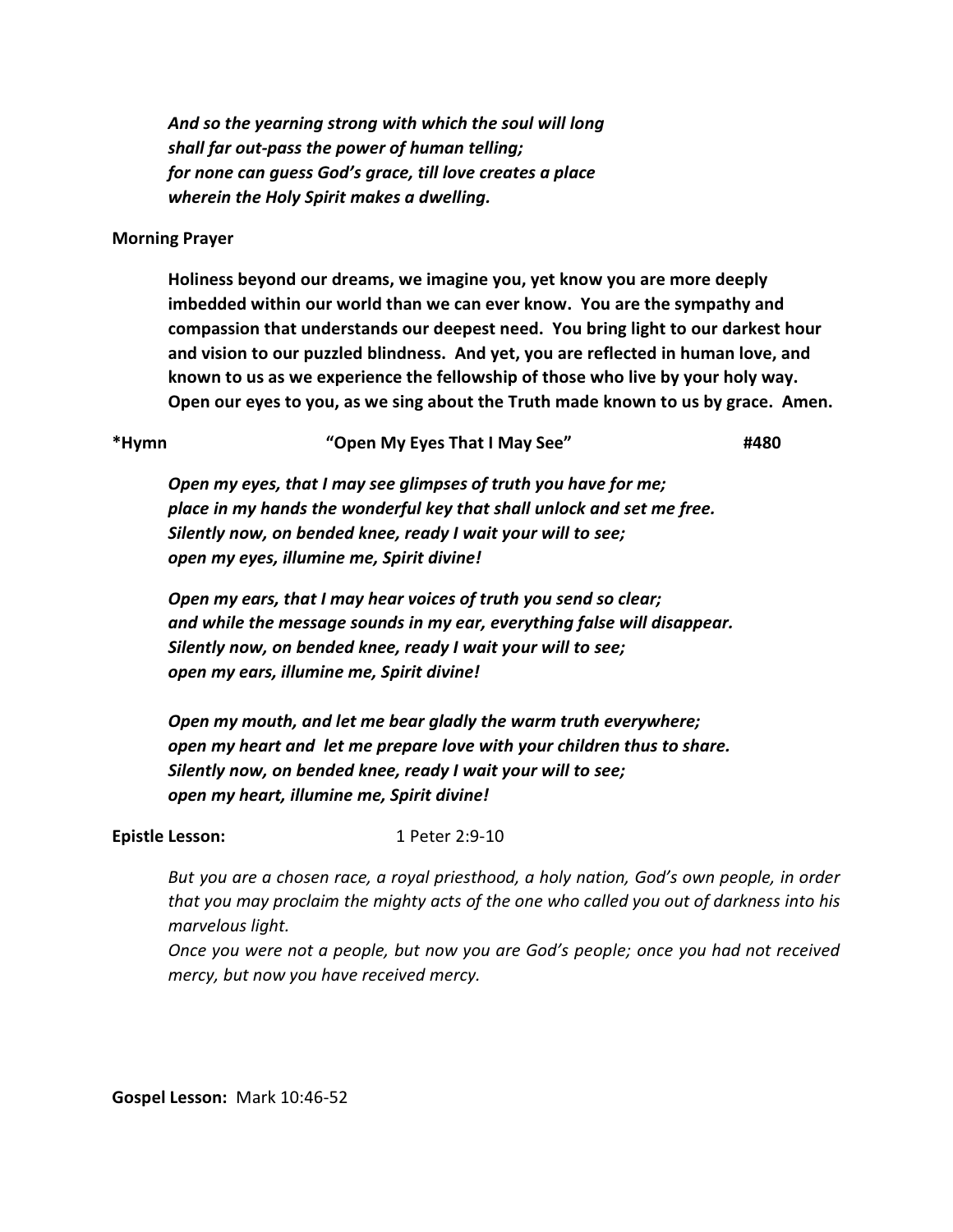*They came to Jericho. As he and his disciples and a large crowd were leaving Jericho, Bartimaeus son of Timaeus, a blind beggar, was sitting by the roadside. When he heard that it was Jesus of Nazareth, he began to shout out and say, "Jesus, Son of David, have mercy on me!" Many sternly ordered him to be quiet, but he cried out even more loudly, "Son of David, have mercy on me!" Jesus stood still and said, "Call him here." And they called the blind man, saying to him, "Take heart; get up, he is calling you." So throwing off his cloak, he sprang up and came to Jesus. Then Jesus said to him, "What do you want me to do for you?" The blind man said to him, "My teacher, let me see again." Jesus said to him, "Go; your faith has made you well." Immediately he regained his sight and followed him on the way.*

| Sermon: | "Sitting by the Roadside"                                                                                       |      |
|---------|-----------------------------------------------------------------------------------------------------------------|------|
| *Hymn   | "Our Father, We Have Wandered"                                                                                  | #371 |
|         | Our Father, we have wandered and hidden from your face;<br>in foolishness have squandered your legacy of grace. |      |
|         | But now, in exile dwelling, we rise with fear and shame,                                                        |      |
|         | As distant but compelling, we hear you call our name.                                                           |      |

*And now at length discerning the evil that we do, behold us, Lord, returning with hope and trust in you. In haste you come to meet us and home rejoicing bring, in gladness there to greet us with calf and robe and ring.*

*O Lord of all the living, both banished and restored, compassionate, forgiving and ever-caring Lord, grant now that our transgressing, our faithlessness may cease. Stretch out your hand in blessing, in pardon, and in peace.*

## **Pastoral Prayer**

Dear God, we remember times when we have found ourselves by the side of the road, in that place where we felt no sense of purpose, no enthusiasm for life, no feeling of having a place of belonging in the ongoing stream of life around us. Many people are weary in our world today, God – made tired by the fragmented politics that puts up roadblocks to the resolution of common interests, made fearful by the warning signs of climate change, made lonely by social distancing over the past several months, and made to feel overwhelmed by the rapid changes taking place in the world around us.